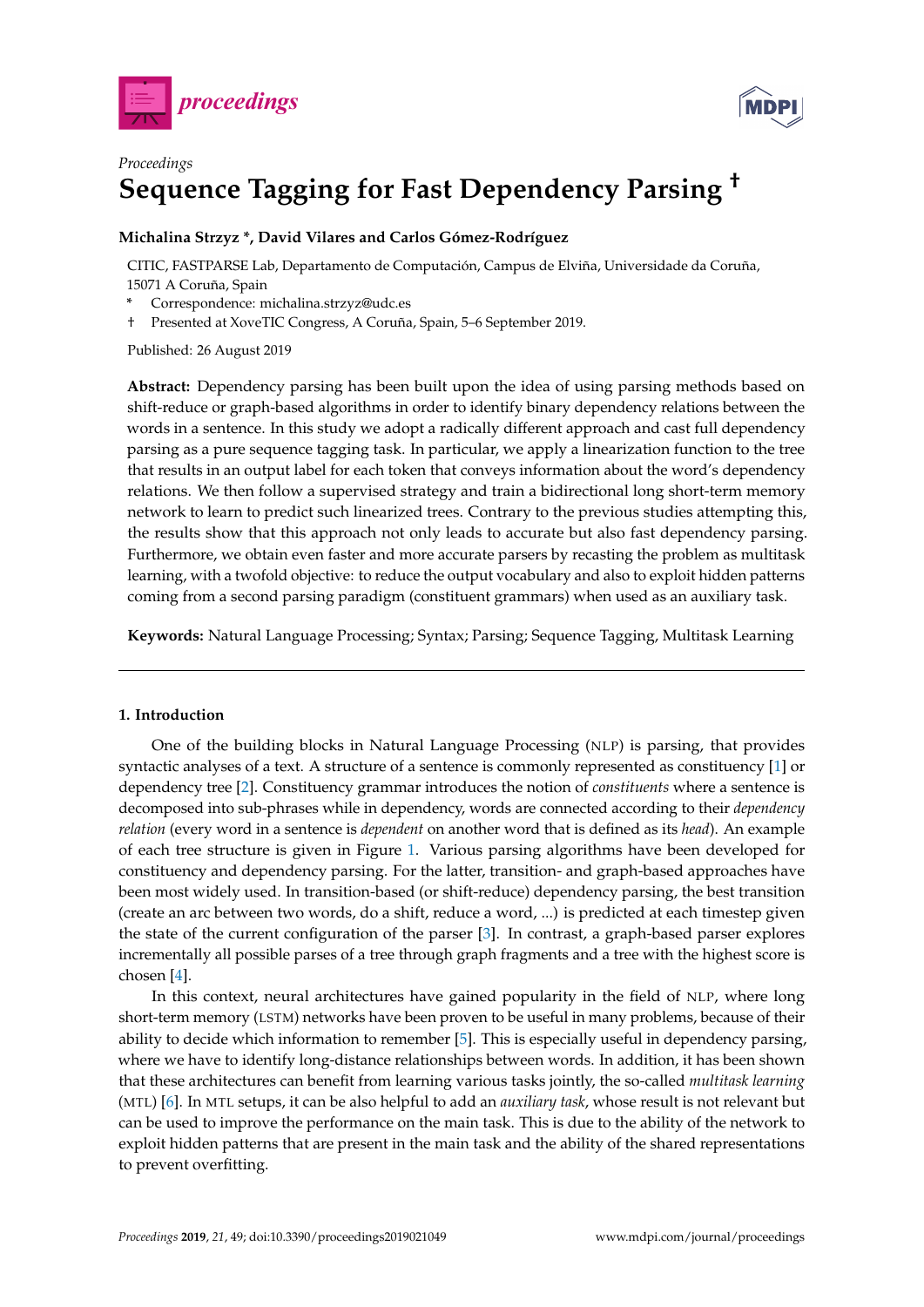<span id="page-1-0"></span>

**Figure 1.** An example of syntactic trees for the same sentence represented under the constituency and dependency formalisms. Below, labels for each token encoding the trees.

# **2. Method**

Recent research has shown that constituency parsing can be reduced to *sequence tagging*, a structured prediction problem where for each input token a single label output is generated [\[7\]](#page-2-6). To do so, the syntactic trees need to be linearized through an encoding method, as shown in Figure [1a](#page-1-0).

In a similar fashion, we propose to apply sequence tagging models for dependency parsing [\[8\]](#page-2-7), using NCRF++ [\[9\]](#page-2-8) as our sequence tagging framework. We propose a part-of-speech tag-based (PoS) encoding where the information of token's head and dependency relation is encapsulated in a label of the form  $(p_i, h_i, r_i)$ . The first element  $p_i$  of the tuple encodes the relative distance to the token's head in terms of words with a PoS tag *h<sup>i</sup>* , and where *r<sup>i</sup>* is the dependency relation between those two tokens. An example of an encoded dependency tree is shown in Figure [1b](#page-1-0). For instance, the label for the token *"control"* is (-1,V,DOBJ) which means that the head is the first token to the left (-1) among those with the PoS tag V, and that the dependency relation is DOBJ.

Furthermore, it has been shown that constituency parsing can leverage from MTL setups [\[10\]](#page-2-9). Hence, our model attempts to learn dependency label as a 2-task setup where: one task consists of learning  $(p_i, h_i)$  since they are the most closely related among the elements in the tuple, and the second task consists in learning the dependency relation (*ri*). Additionally, we also explore whether constituency parsing as auxiliary task can improve the performance of dependency parsing as the main task.

#### **3. Results**

We evaluate models on the English Penn Treebank [\[11\]](#page-2-10). We use the standard metrics: Unlabeled and Labeled Attachment Score (UAS/LAS). Table [1](#page-1-1) shows that our single-task model provides a good trade-off between speed and accuracy in comparison with existing transition- and graph-based models. In Table [2](#page-2-11) we show that our model achieves even better performance when applying MTL, where dependency parsing as tagging is better learned when treating it as 2-task (S-MTL). Finally, the best result for dependency parsing is achieved when adding constituency parsing as auxiliary task (D-MTL-AUX). More experiments on various languages and the reported speeds when including the MTL approach are presented in [\[12\]](#page-2-12).

<span id="page-1-1"></span>**Table 1.** Model's speed and accuracy compared with existing dependency parsers on the PTB test set.  $\diamond$  speeds taken from the original papers.

| Model                      | sent/s        |               | UAS   | LAS   |
|----------------------------|---------------|---------------|-------|-------|
|                            | <b>CPU</b>    | GPU           |       |       |
| KG (transition-based) [13] | $76_{+1}$     |               | 93.90 | 91.90 |
| KG (graph-based) [13]      | $80_{+0}$     |               | 93.10 | 91.00 |
| <b>CM</b> [14]             | $654^{\circ}$ |               | 91.80 | 89.60 |
| DM [15]                    |               | $411^{\circ}$ | 95.74 | 94.08 |
| Stack-Pointer [16]         |               | $10_{+0}$     | 95.87 | 94.19 |
| Our model                  | $101_{+2}$    | $648+20$      | 93.67 | 91.72 |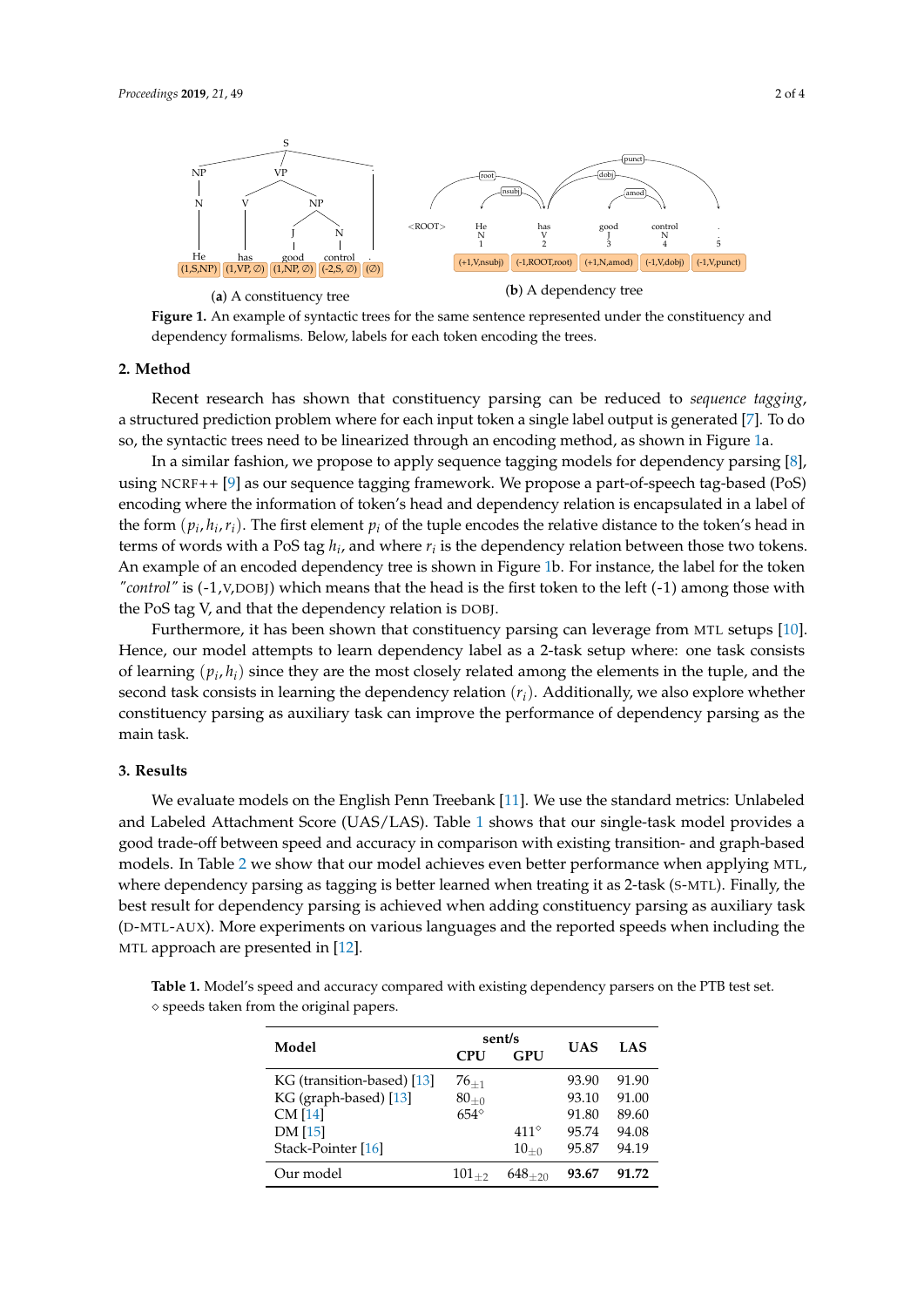<span id="page-2-11"></span>

| Table 2. Unlabeled Attachment Score (UAS), Labeled Attachment Score (LAS) and speed on a single     |
|-----------------------------------------------------------------------------------------------------|
| core CPU for the MTL models on the PTB test sets. S-S: single model, S-MTL: 2-task, D-MTL-AUX: with |
| constituency parsing as auxiliary task.                                                             |

| Model              | <b>Dependency Parsing</b><br><b>UAS</b><br>LAS |                | Speed (CPU)<br>sent/sec  |  |
|--------------------|------------------------------------------------|----------------|--------------------------|--|
| $S-S$              | 93.60                                          | 91.74          | $117_{+6}$               |  |
| S-MTL<br>D-MTL-AUX | 93.84<br>94.05                                 | 91.83<br>92.01 | $133_{+1}$<br>$133_{+1}$ |  |

#### **4. Discussion**

We have obtained a fast and accurate dependency parsing method showing that the dependency parsing problem can be reduced to a conceptually simple sequence tagging task where dependency trees are encoded into labels. In this way, our research has put emphasis not only on the accuracy of dependency parsing, but also on improving the speed, to make it feasible to parse the big amounts of data available today.

**Funding:** This work has received funding from the European Research Council (ERC), under the European Union's Horizon 2020 research and innovation programme (FASTPARSE, grant agreement No 714150), from the ANSWER-ASAP project (TIN2017-85160-C2-1-R) from MINECO, and from Xunta de Galicia (ED431B 2017/01).

#### **References**

- <span id="page-2-0"></span>1. Chomsky, N. Three models for the description of language. *IRE Trans. Inf. Theory* **1956**, *2*, 113–124.
- <span id="page-2-1"></span>2. Mel'cuk, I.A. *Dependency Syntax: Theory and Practice*; State University of New York Press: Albany, NY, USA, 1988.
- <span id="page-2-2"></span>3. Nivre, J. An efficient algorithm for projective dependency parsing. In Proceedings of the Eighth International Conference on Parsing Technologies, Nancy, France, 23–25 April 2003; pp. 149–160.
- <span id="page-2-3"></span>4. McDonald, R.; Crammer, K.; Pereira, F. Online large-margin training of dependency parsers. In Proceedings of the 43rd Annual Meeting of the Association for Computational Linguistics (ACL'05), Ann Arbor, MI, USA, 25–30 June 2005; pp. 91–98.
- <span id="page-2-4"></span>5. Hochreiter, S.; Schmidhuber, J. Long short-term memory. *Neural Comput.* **1997**, *9*, 1735–1780.
- <span id="page-2-5"></span>6. Caruana, R. Multitask learning. *Mach. Learn.* **1997**, *28*, 41–75.
- <span id="page-2-6"></span>7. Gómez-Rodríguez, C.; Vilares, D. Constituent Parsing as Sequence Labeling. In Proceedings of the 2018 Conference on Empirical Methods in Natural Language Processing, Brussels, Belgium, 31 October–4 November 2018; pp. 1314–1324.
- <span id="page-2-7"></span>8. Strzyz, M.; Vilares, D.; Gómez-Rodríguez, C. Viable Dependency Parsing as Sequence Labeling. In Proceedings of the 2019 Conference of the North American Chapter of the Association for Computational Linguistics: Human Language Technologies, Minneapolis, USA, 2–7 June, 2019; pp. 717–723
- <span id="page-2-8"></span>9. Yang, J.; Zhang, Y. NCRF++: An Open-source Neural Sequence Labeling Toolkit. In Proceedings of ACL 2018, System Demonstrations, Melbourne, Australia, 15–20 July, 2018; pp. 74–79.
- <span id="page-2-9"></span>10. Vilares, D.; Abdou, M.; Søgaard, A. Better, Faster, Stronger Sequence Tagging Constituent Parsers. In Proceedings of the 2019 Conference of the North American Chapter of the Association for Computational Linguistics: Human Language Technologies, Minneapolis, USA, 2-7 June, 2019; pp. 3372–3383.
- <span id="page-2-10"></span>11. Marcus, M.P.; Marcinkiewicz, M.A.; Santorini, B. Building a large annotated corpus of English: The Penn Treebank. *Comput. Linguist.* **1993**, *19*, 313–330.
- <span id="page-2-12"></span>12. Strzyz, M.; Vilares, D.; Gómez-Rodríguez, C. Sequence Labeling Parsing by Learning Across Representation. In Proceedings of the 57th Annual Meeting of the Association for Computational Linguistics (ACL 2019), Florence, Italy, 28 July–2 August, 2019; pp. 5350–5357.
- <span id="page-2-13"></span>13. Kiperwasser, E.; Goldberg, Y. Simple and Accurate Dependency Parsing Using Bidirectional LSTM Feature Representations. *Trans. Assoc. Comput. Linguist.* **2016**, *4*, 313–327.